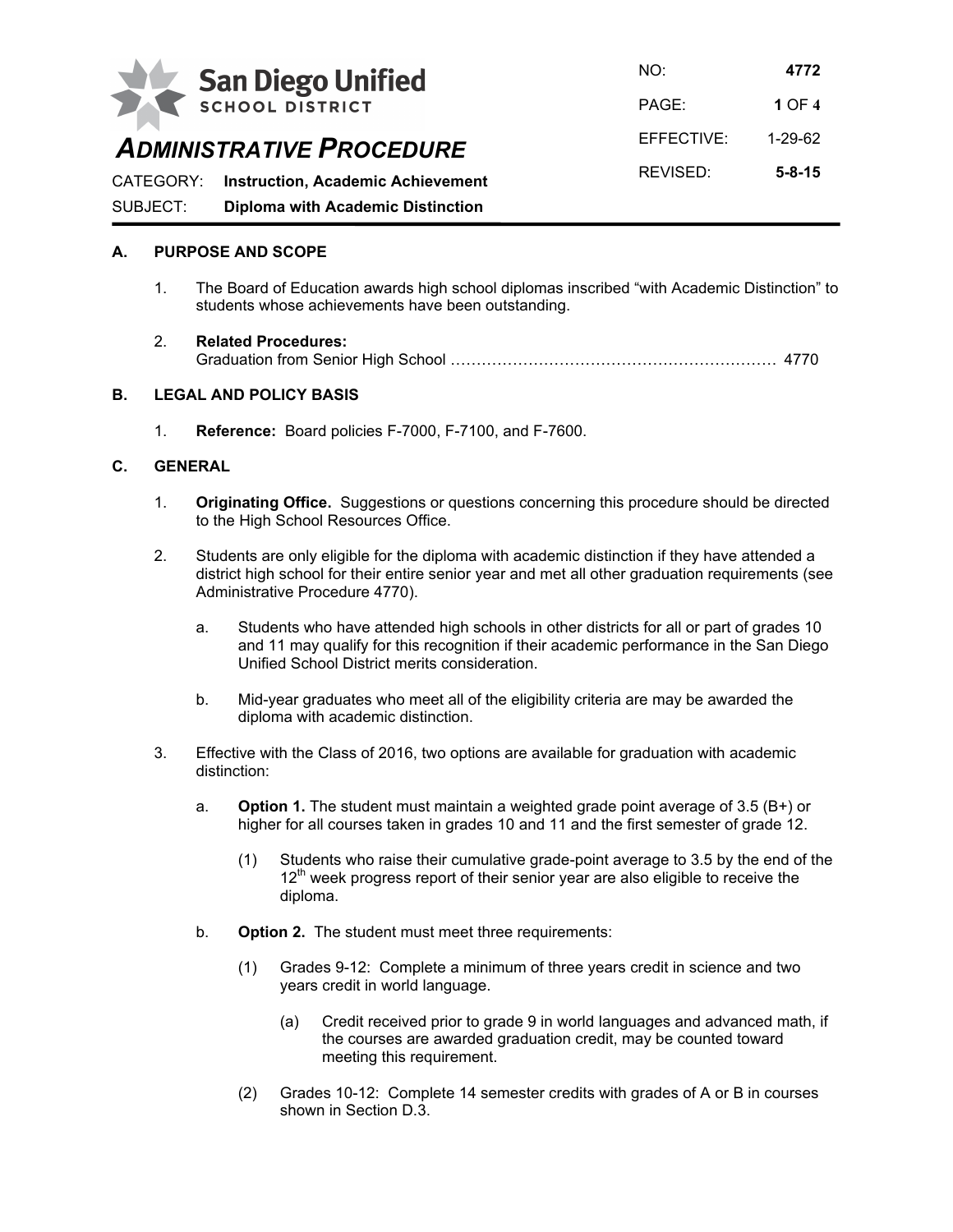| SUBJECT: | <b>Diploma with Academic Distinction</b> | NO:        | 4772          |
|----------|------------------------------------------|------------|---------------|
|          |                                          | PAGE:      | 2 OF 4        |
|          |                                          | EFFECTIVE: | $1 - 29 - 62$ |
|          |                                          | REVISED:   | $5 - 8 - 15$  |

(3) Grade 12: Complete four of the 14 semester credits required in Section C.3.b.(2).

## **D. IMPLEMENTATION**

- 1. High school principals have the authority to issue diplomas with academic distinction to students meeting the criteria in Section C.
- 2. High school counselors and registrars ensure that diploma with academic distinction is noted on the student's transcript.

| <b>Subject</b>                | <b>Course Title</b>                                 | <b>Course</b><br><b>Number</b> |
|-------------------------------|-----------------------------------------------------|--------------------------------|
| <b>Computer Education</b>     | Computer Science A 1-2 AP                           | 4661, 4662                     |
| <b>Computer Education</b>     | Computer Science Principals, Honors                 | 4463, 4464                     |
| English                       | American Literature 1, 2 Honors                     | 1589, 1590                     |
| English                       | English 3, 4 Advanced                               | 1572, 1573                     |
| English                       | English HL1 IB 1, 2                                 | 1735, 1736                     |
| English                       | English HL2 IB 1, 2                                 | 1741, 1742                     |
| English                       | English Language and Composition 1, 2               | 1655, 1656                     |
| English                       | English Literature 1, 2                             | 1641, 1642                     |
| English                       | English Literature and Composition 1, 2             | 1653, 1654                     |
| English                       | <b>Expository Reading Writing &amp; Composition</b> | 1698, 1699                     |
| <b>History/Social Studies</b> | American Government in World Affairs                | 6761                           |
| <b>History/Social Studies</b> | Economics SL IB 1, 2                                | 6763, 6764                     |
| <b>History/Social Studies</b> | European History 1, 2 AP                            | 6759, 6760                     |
| <b>History/Social Studies</b> | History HL1 IB 1, 2                                 | 6723, 6724                     |
| <b>History/Social Studies</b> | History of the Americas HL2 IB 1, 2                 | 6647, 6648                     |
| <b>History/Social Studies</b> | History SL IB 1, 2                                  | 6643, 6644                     |
| <b>History/Social Studies</b> | Macroeconomics 2 AP                                 | 6842                           |
| <b>History/Social Studies</b> | Microeconomics 1 AP                                 | 6841                           |
| <b>History/Social Studies</b> | Political Science 1, 2                              | 6825, 6826                     |
| <b>History/Social Studies</b> | Psychology 1, 2 AP                                  | 6834, 6835                     |
| <b>History/Social Studies</b> | Psychology SL 1, 2 IB                               | 6713, 6714                     |
| <b>History/Social Studies</b> | US Government and Politics 1 AP                     | 6389                           |
| <b>History/Social Studies</b> | US History & Geography 1, 2 Honors                  | 6711, 6712                     |
| <b>History/Social Studies</b> | US History 1, 2 AP                                  | 6721, 6722                     |
| <b>History/Social Studies</b> | World History 1, 2 Advanced                         | 6645, 6646                     |
| <b>History/Social Studies</b> | World History 1, 2 AP                               | 6639, 6640                     |
| <b>Mathematics</b>            | Advanced Integrated Math I A-B                      | 4165, 4166                     |
| <b>Mathematics</b>            | Advanced Integrated Math II A-B                     | 4167, 4168                     |
| Mathematics                   | Advanced Integrated Math III                        | <b>TBD</b>                     |
| Mathematics                   | Algebra 1-2 Advanced                                | 4063, 4064                     |
| <b>Mathematics</b>            | Calculus AB 1-2 AP                                  | 4189, 4190                     |
| <b>Mathematics</b>            | Geometry 1-2 Advanced                               | 4175, 4176                     |
| Mathematics                   | Integrated Math III A-B                             | 4163, 4164                     |

3. Option 2 designated courses (grades 10-12):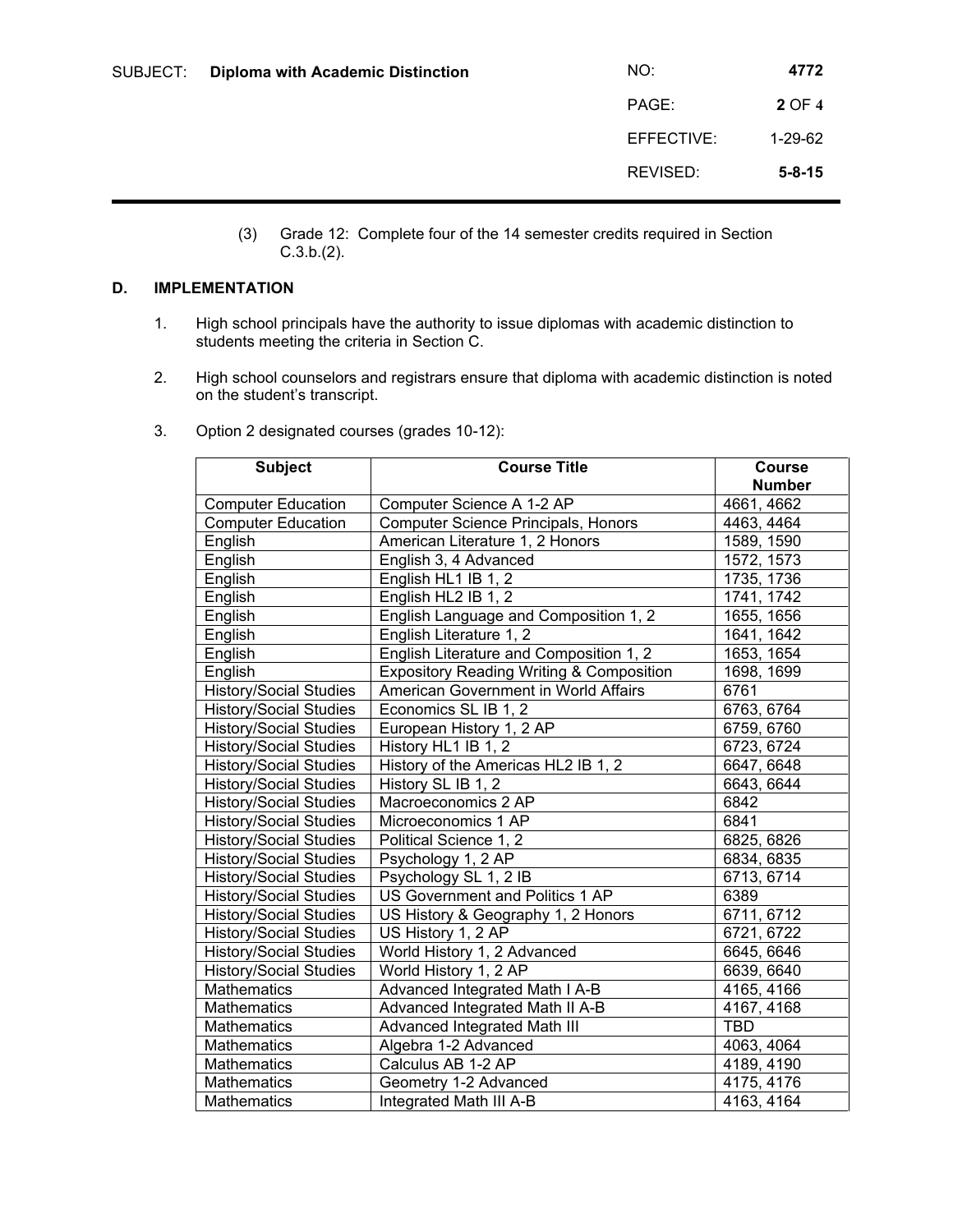PAGE: **3** OF **4** EFFECTIVE: 1-29-62

REVISED: **5-8-15**

| <b>Subject</b>     | <b>Course Title</b>                           | <b>Course</b> |
|--------------------|-----------------------------------------------|---------------|
|                    |                                               | <b>Number</b> |
| Mathematics        | Intermediate Algebra 1-2                      | 4151, 4152    |
| <b>Mathematics</b> | Intermediate Algebra 1-2 Advanced             | 4065, 4067    |
| <b>Mathematics</b> | <b>Functions Analysis</b>                     | 4183, 4184    |
| <b>Mathematics</b> | Mathematical Studies SL IB 1-2                | 4291, 4292    |
| <b>Mathematics</b> | Mathematics 150-151 Honors Calculus           | 4191, 4192    |
| <b>Mathematics</b> | Mathematics HL1 IB 1-2                        | 4195, 4196    |
| <b>Mathematics</b> | Mathematics HL2 IB 1-2                        | 4173, 4174    |
| <b>Mathematics</b> | Mathematics SL IB 1-2                         | 4295, 4296    |
| <b>Mathematics</b> | Pre-Calculus 1-2                              | 4161, 4162    |
| <b>Mathematics</b> | Pre-Calculus 1-2 Honors                       | 4181, 4182    |
| <b>Mathematics</b> | Statistics 1-2 AP                             | 4055, 4056    |
| <b>Mathematics</b> | Statistics and Data Analysis 1-2              | 4046, 4047    |
| <b>Mathematics</b> | Topics in Discrete Mathematics 1-2            | 4185, 4186    |
| Science            | Biology 1, 2 Advanced                         | 6121, 6122    |
| Science            | Biology 1, 2 AP                               | 6191, 6192    |
| Science            | Biology HL I IB 1, 2                          | 6197, 6198    |
| Science            | Biology HL2 IB 1, 2                           | 6196, 6199    |
| Science            | Chemistry 1, 2                                | 6211, 6212    |
| Science            | Chemistry 1, 2 AP                             | 6291, 6292    |
| Science            | Chemistry 1, 2 Honors                         | 6221, 6222    |
| Science            | Chemistry HL1 IB                              | 6295, 6296    |
| Science            | Chemistry HL2 IB 1, 2                         | 6297, 6298    |
| Science            | Environmental Science 1, 2                    | 6455, 6456    |
| Science            | Physics 1, 2                                  | 6311, 6312    |
| Science            | Physics 1, 2 Advanced                         | 6321, 6322    |
| Science            | Physics B 1, 2 AP                             | 6391, 6392    |
| Science            | Physics C 1, 2 AP                             | 6393, 6394    |
| Science            | Physics HL1 IB 1, 2                           | 6395, 6396    |
| Science            | Physics HL2 IB                                | 6397, 6398    |
| Science            | Physics I A, B                                | 6349, 6350    |
| Science            | Physiology 1, 2                               | 6151, 6152    |
| Science            | Physiology 1, 2 Honors                        | 6153, 6154    |
| <b>VAPA</b>        | Art History 1, 2 AP                           | 0381, 0382    |
| <b>VAPA</b>        | Music Theory 1, 2 AP                          | 5375, 5374    |
| <b>VAPA</b>        | Studio Art 2-D Design 1, 2 AP                 | 0367, 0368    |
| <b>VAPA</b>        | Studio Art 3-D Design 1, 2 AP                 | 0369, 0370    |
| <b>VAPA</b>        | Studio Art Drawing Portfolio 1, 2 AP          | 0377, 0378    |
| World Language     | Any third year or higher modern world         |               |
|                    | language course (e.g., French 5-6, Spanish 7- |               |
|                    | 8)                                            |               |
| World Language     | French 5-6 Advanced                           | 2035, 2036    |
| World Language     | French 7-8 Honors                             | 2033, 2034    |
| World Language     | French HL1 IB 1-2                             | 2039, 2040    |
| World Language     | French HL2 IB 1-2                             | 2041, 2042    |
| World Language     | French Language 1-2 AP                        | 2013, 2014    |
| World Language     | French SL IB 1-2                              | 2037, 2038    |